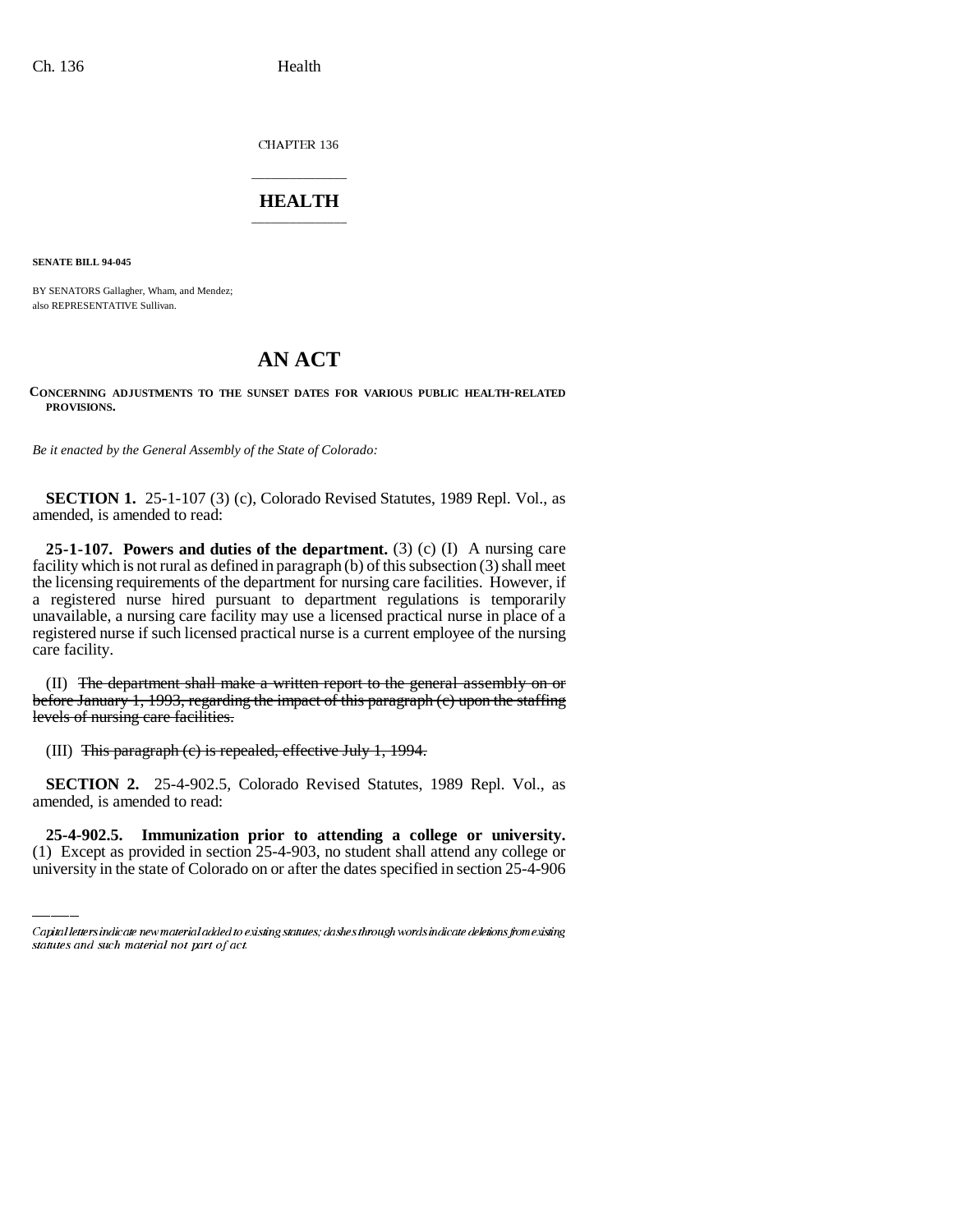(4) unless such student can present to the appropriate official of the school a certificate of immunization from a licensed physician or authorized representative of the department of health or local health department stating that such student has received immunization against communicable diseases as specified by the state board of health or a written authorization signed by one parent or guardian or the emancipated student or the student eighteen years of age or older requesting that local health officials administer the immunizations or a plan signed by one parent or guardian or the emancipated student or the student eighteen years of age or older for receipt by the student of the required inoculation or the first or the next required of a series of inoculations within thirty days.

(2) This section is repealed, effective July 1, 1994.

**SECTION 3.** 25-4-1402.5 (4), Colorado Revised Statutes, 1989 Repl. Vol., as amended, is repealed as follows:

**25-4-1402.5. Exemption from reporting.** (4) This section is repealed, effective July 1, 1994.

**SECTION 4.** 25-9-107 (4.5), Colorado Revised Statutes, 1989 Repl. Vol., is amended to read:

**25-9-107. Certification procedure.** (4.5) (a) In addition to payment of the required renewal fee, an applicant for recertification  $\frac{\text{after July 1, 1993}}{\text{in }100}$ , shall submit proof of compliance with the following minimum continuing education requirements:

(I) Class A water and wastewater treatment plant operators, five continuing education units;

(II) Class B water and wastewater treatment plant operators, four continuing education units;

(III) Class C water and wastewater treatment plant operators, three continuing education units;

(IV) Class D water and wastewater treatment plant operators, two continuing education units.

(b) For purposes of this subsection (4.5), one continuing education unit is equal to ten hours of instruction.

(c) This subsection  $(4.5)$  is repealed, effective July 1,  $\frac{1994}{1999}$ .

**SECTION 5.** 26-4-302 (1) (s), Colorado Revised Statutes, 1989 Repl. Vol., as amended, is amended to read:

**26-4-302. Basic services for the categorically needy - optional services.** (1) The following are services for which federal financial participation is available and which Colorado has selected to provide as optional services under the medical assistance program: